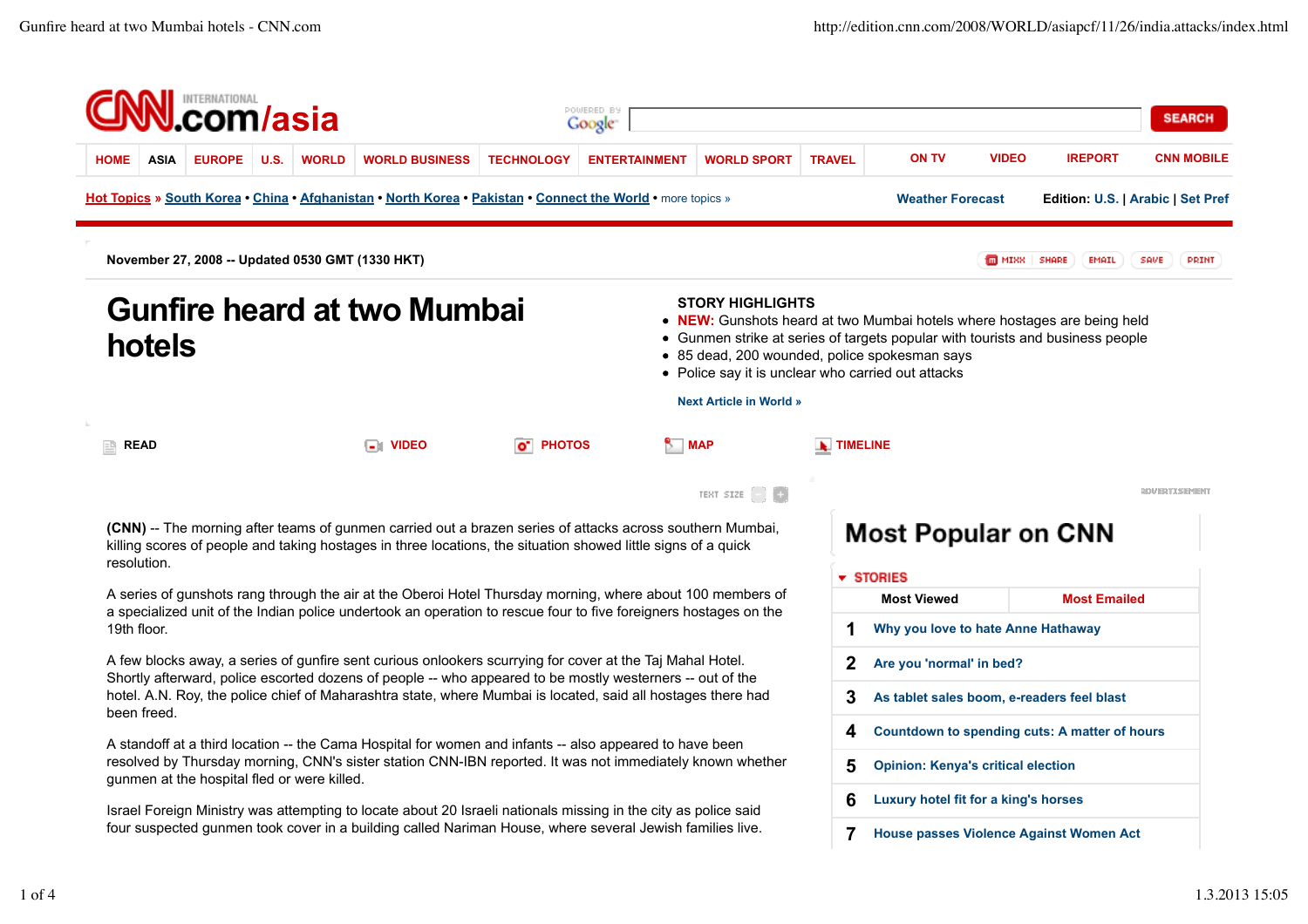Police said gunmen fired indiscriminately from the building throughout the night. Stray bullets killed a couple in their home and a 16-year-old boy who stepped outside, police said.

Authorities asked residents in Mumbai to stay inside, uncertain whether other attacks were planned in the city.

## **Don't Miss**

- **iReport.com:** Are you there? Tell your story, send your photos
- **Accounts on Web sites**
- **Amanpour: Crucial time**
- **Video from Mumbai**
- Special report: **Attacks in Mumbai**

That warning failed to stop knots of curious onlookers from strolling Thursday through the streets of this financial center to survey the damage at some of the 10 sites that, without warning, had turned into battlegrounds late Wednesday.

Mumbai remained locked down with police checking cars randomly. The stock market in the city -- the financial capital of India -- was closed, as were schools and colleges.

Government officials said the attacks caught them completely unawares, with no intelligence chatter indicating that such a coordinated assault was in the works. Instead, authorities had focused their attention on securing movie theaters and malls after receiving indications that terrorists were intending to attack those locations, CNN-IBN reported.

"It's war on Mumbai," read the banner headline on the front page of The Times of India.

Mumbai police spokesman Satish Katsa put the death toll to be at least 85 and another 200 wounded. An earlier report said an additional nine attackers had been killed.

At the five-star Taj Mahal Hotel, a fire continued to burn hours after it began on the top floor of the majestic, century-old Victorian building popular among Western tourists and diplomats.

CNN employee Yasmin Wong was among the guests at the Taj Mahal who holed up in her fourth-floor room for several hours, then ran out her door, down the stairs, into the lobby and past the pool in the rear of the hotel to safety.

"I saw a few casualties on the way down," she told CNNI. She said she also saw the guest in a room above hers. He had smashed out his fifth-floor window to escape the fire and was hanging out his window, but no one was there to help.

## **International hot lines**

**Australia:** Department of Foreign Affairs offers these numbers: In Australia: 1-800-002 214. Australians overseas, call 61 2 6261-3305.

**UK:** The British Ministry of Foreign Affairs is directing concerned UK nationals to call 44 (0)20 7008-0000 "He was just screaming and yelling for help," she said, adding that she did not know what became of the man. "I'd been instructed just to get out of my room," she said.

Bhushan Gagrani, a spokesman for Maharashtra, said no one had claimed responsibility for the attacks.

But several Indian news outlets reported receiving e-mails from a group calling itself the Deccan Mujahideen that claimed responsibility for the attacks. CNN was not able to verify the reports.

| 8 |  |  |  | Why Lee's Oscar puts identity center stage |
|---|--|--|--|--------------------------------------------|
|---|--|--|--|--------------------------------------------|

- **9 Rodman N. Korean leader's 'friend for life'**
- **10 15 of the world's most bike-friendly cities**

more most popular »

▶ VIDEOS

TOPICS

## **We Recommend**

**Stories you may be interested in based on past browsing**

**Malala: Global symbol, but still just a kid**

**Genocide trial of ex-Bosnian Serb leader begins**

**UK blocks hacker's extradition to U.S.**

**Modern art stolen in Dutch heist**

**Hurricane Rafael closes in on Bermuda**